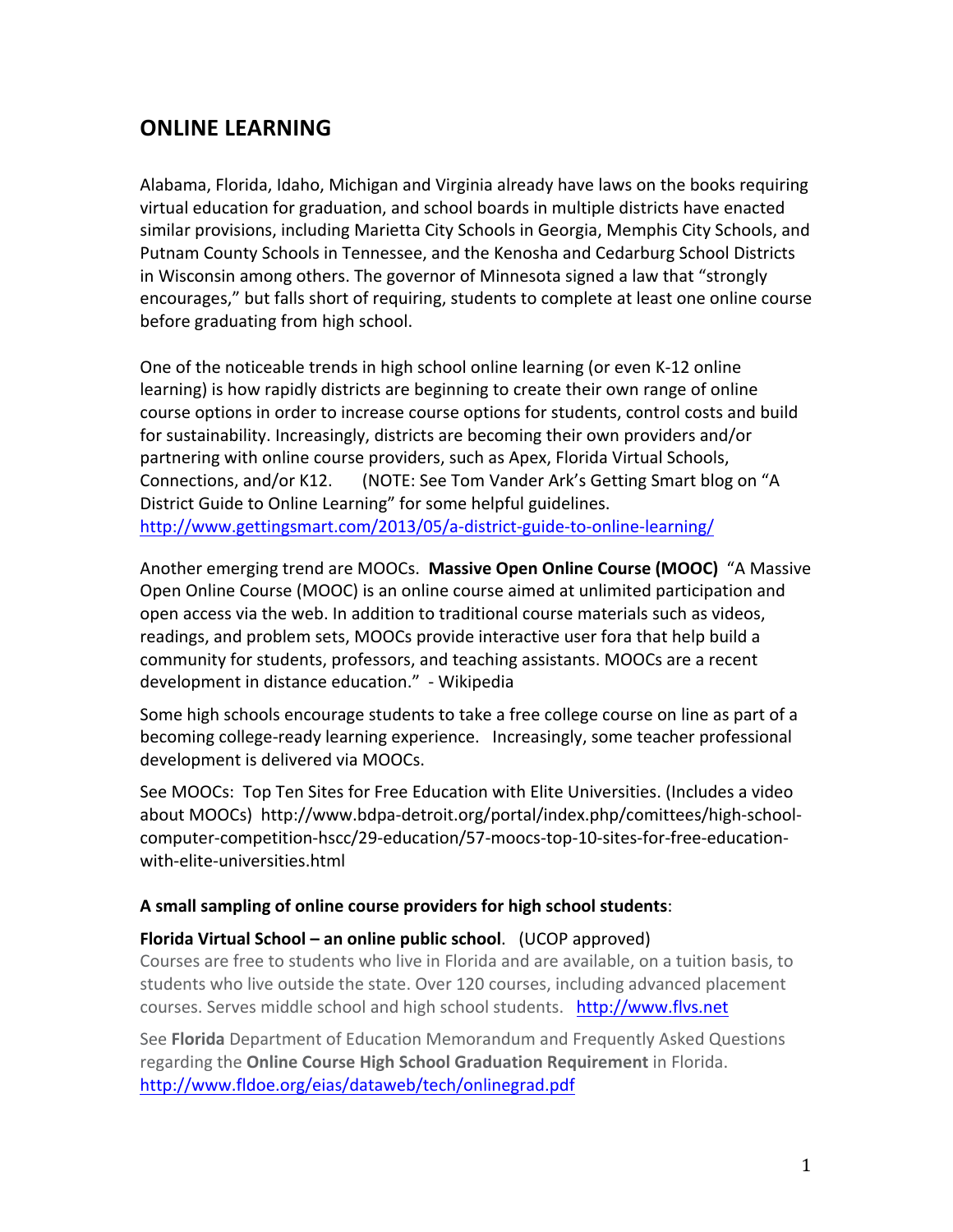**Michigan Virtual School** http://www.mivhs.org/ Offers courses in English Language Arts, Math, Science, Social Studies, Foreign Language, as well as Elective Courses. Course offerings include Advanced Placement courses. Offers 18-week Semester courses, 12week Trimester courses, and 8-week Summer Courses. Offers both middle school and high school courses.

**Online High School at Stanford University** offers an online independent, fully accredited, diploma granting school situated at Stanford University, serving grades 7-12. Serves students from around the world. http://www.ohs.stanford.edu (UCOP) approved)

Brigham Young University (BYU) offers an independent study, online educational programs with over 500 online courses – university, high school, and junior high school. (UCOP approved) http://is.byu.edu/site/

APEX Learning/APEX Learning Virtual School (UCOP approved) "Apex Learning is the leading provider of blended and virtual learning."

http://www.apexlearning.com http://www.apexlearning.com/virtual-learning/virtualschool

**MIT Open CourseWare** (Massachusetts Institute of Technology) is free and does include courses targeted for high school students; however, the MIT Open Education courses are meant to be non-credit bearing courses - designed to "unlock knowledge and empower minds.". "The idea is simple: to publish all of our course materials online and make them widely available to everyone." -- Dick K/P. Yue, Professor, MIT School of Engineering.'

There are over 2150 courses on the site and MIT Open Courseware has had over 125 million visitors. http://www.ocw.mit.edu/

Other Universities (including University of Michigan, University of California Irvine, Tufts University and many others) similarly are posting free course materials online.

## **Rachel Carson Environmental Science Academy**

Churchill High School, 4J School District, Eugene, Oregon

Pathway Program of study with some face-to-face courses; some on-line courses. Some pathways may offer a combination of face-to-face courses and online courses. For example, the Rachel Carson Environmental Science Academy at Churchill High School in Eugene, Oregon is an  $11<sup>th</sup>$  and  $12<sup>th</sup>$  grade small learning community. Three of the courses offered are online classes: Technical Writing, Ecology and Botany, and Environmental'Law.'See

http://staff.4j.lane.edu/~haberman/Rachel\_Carson/Web\_Classes.html for more information.

The Rachel Carson Environmental Science Academy's Program of Study involves the following: Year One Classes ( $11<sup>th</sup>$  grade): Rachel Carson Environmental Science, Field Studies, Ecology (web class), Botany (web class)